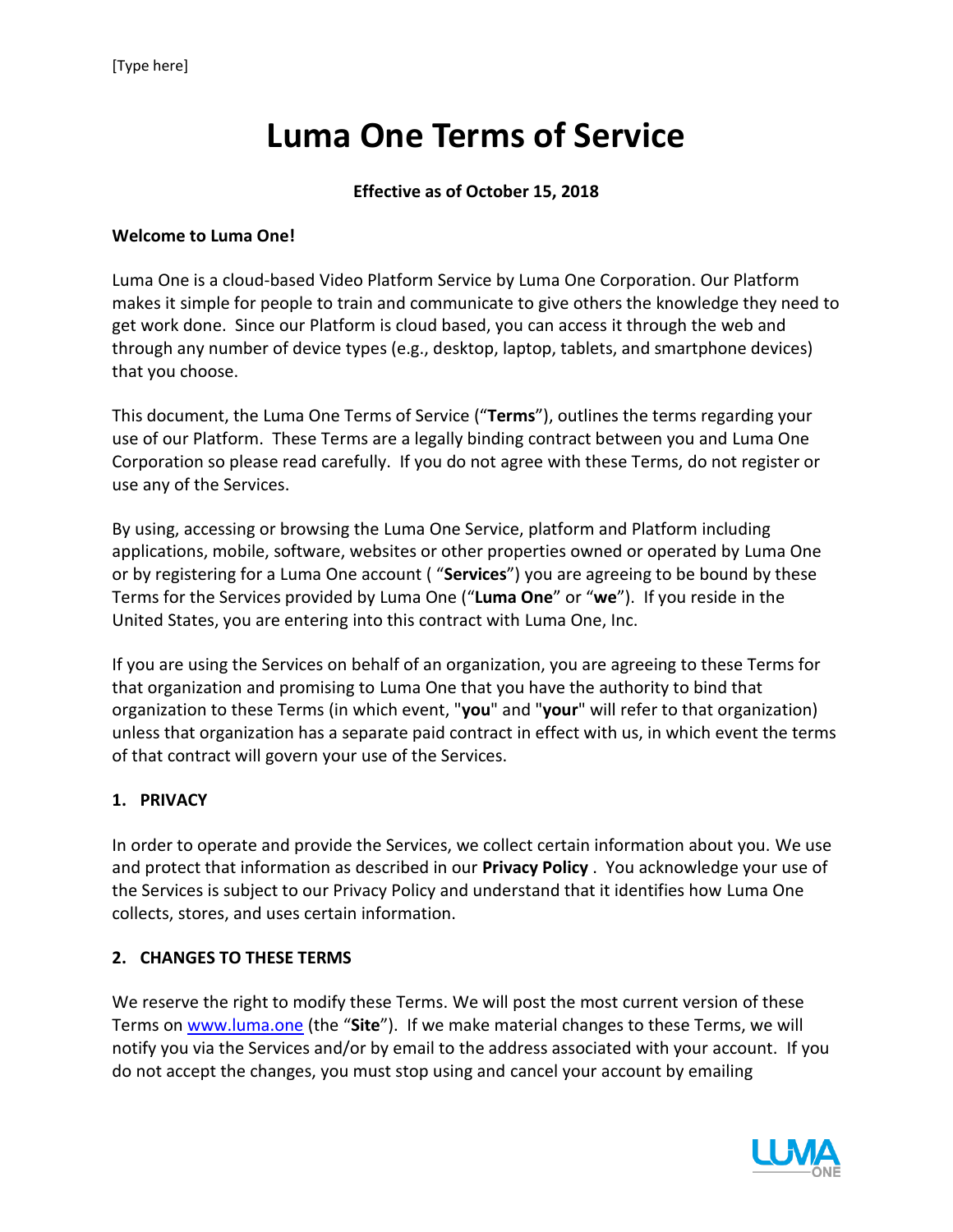[cancel@luma.one](mailto:cancel@luma.one) . Your continued use of our Services after we publish or send a notice about our changes to these Terms means that you are consenting to the updated terms.

# **3. YOUR ACCOUNT**

Certain aspects of the Services may require you to obtain an account by completing a registration form and designating a user ID and password. When registering with Luma One you must: (a) provide true, current and complete information about yourself on the registration form and (b) maintain such information so it continues to be true, current and complete.

You are entirely responsible for all materials and information that you upload, post or otherwise transmit via the Services (please also see our Acceptable Use Policy in Section 10). Only you may use your Luma One account and you are responsible for your account. If you become aware of any unauthorized use of the Services or your account, or have any questions about your account please contact Luma One Support at support@luma.one.

# **4. EMAIL SELECTED FOR YOUR ACCOUNT**

You get to choose what email address(es) you register for an account. Please be aware, however, that if the domain of the email address associated with your account is owned or controlled by an organization (such as your work or school) and that organization establishes a direct relationship with us and wishes to add your account to such relationship, then you may be rolled into that organization's account after notification. Following that notice, if you choose not to change the email address associated with your account, your account will be controlled by the organization.

If an organization provided you with your account (e.g., an employer or school), you understand that this organization has rights to your account and may: (a) manage your account (including suspending or canceling); (b) reset your password; (c) view your usage and profile data, including how and when your account is used; and (d) manage the Content in your account.

## **5. CONSENT TO ELECTRONIC COMMUNICATIONS AND SOLICITATION**

By registering with Luma One or signing up for Services, you understand that we may send you (including via email) information regarding the Services, such as: (a) notices about your use of the Services, including notices of violations of use; (b) updates to the Services and new features or Platform; and (c) promotional information and materials regarding Luma One's Platform and services. Please review your settings in your account to control the messages you receive from us or unsubscribe by following the instructions in the message.

Notices emailed to you will be considered given and received when the email is sent. If you don't consent to receive notices (other than promotional materials) electronically, you must stop using the Services.

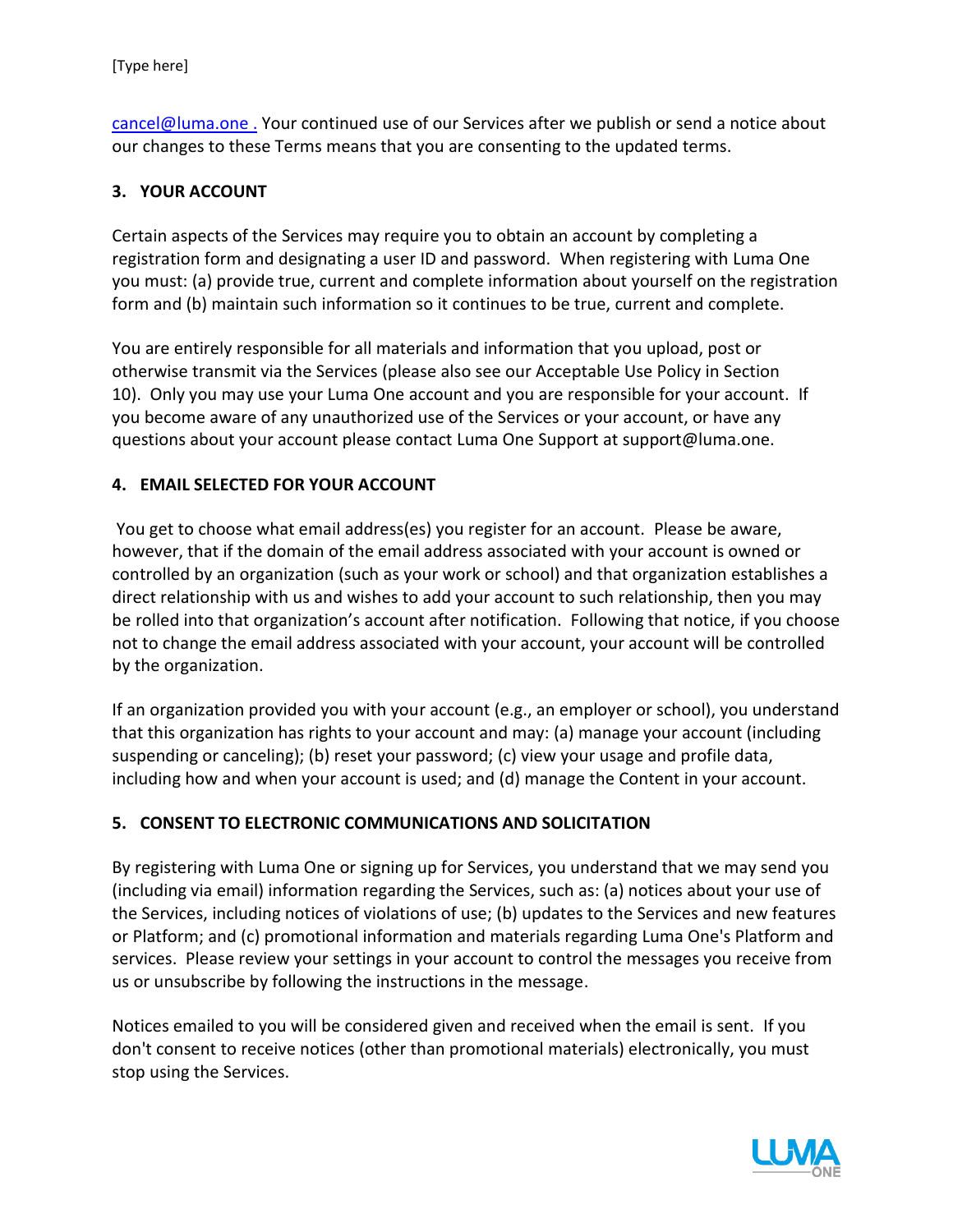# **6. CONTENT**

We call all the video and other electronic materials that you upload and store on your account "**Content**". All Content uploaded by you into your account is yours! We don't control, verify, or endorse the Content that you or others put on the Services. You are responsible for: (a) all Content you place in your Luma One account(s) and share through the Services and (b) making sure that you have all the rights you need to the Content. In addition, by storing, using or transmitting Content you cannot and will not violate any law or these Terms (please also see the Acceptable Use Policy in Section 10).

You agree to provide Luma One (as well as agents or service providers acting on Luma One's behalf to provide the Services) the right to transmit, process, use and disclose Content and other information which we may obtain as part of your use of the Services but only: (i) as necessary for us to provide the Services, (ii) as otherwise permitted by these Terms, (iii) as otherwise required by law, regulation or order, or (iv) to respond to an emergency.

#### **7. COPYRIGHT COMPLAINTS AND REMOVAL POLICY**

Luma One respects the intellectual property of others and will respond to notices of alleged copyright infringement that comply with the law. We reserve the right to delete or disable Content alleged to violate copyright laws or these Terms and reserve the right to terminate the account(s) of violators.

If you believe there has been a violation of your intellectual property rights, please contact Support at support@luma.one.

## **8. CONFIDENTIAL INFORMATION**

During your use of the Services, Luma One may share with you information that is confidential, sensitive or should be kept secret. For example, if we tell you about our product roadmaps, product designs and architecture, technology and technical information, provide you with security audit reviews, business and marketing plans, or share with you our business processes, these should always be considered confidential to Luma One.

Similarly, we agree that your Content, credit card/banking information and information contained in your account is confidential to you.

Also, if either of us provide any documents to the other that are labeled "confidential" (or something similar), or provide information (either in writing or verbal) that is of a type that a

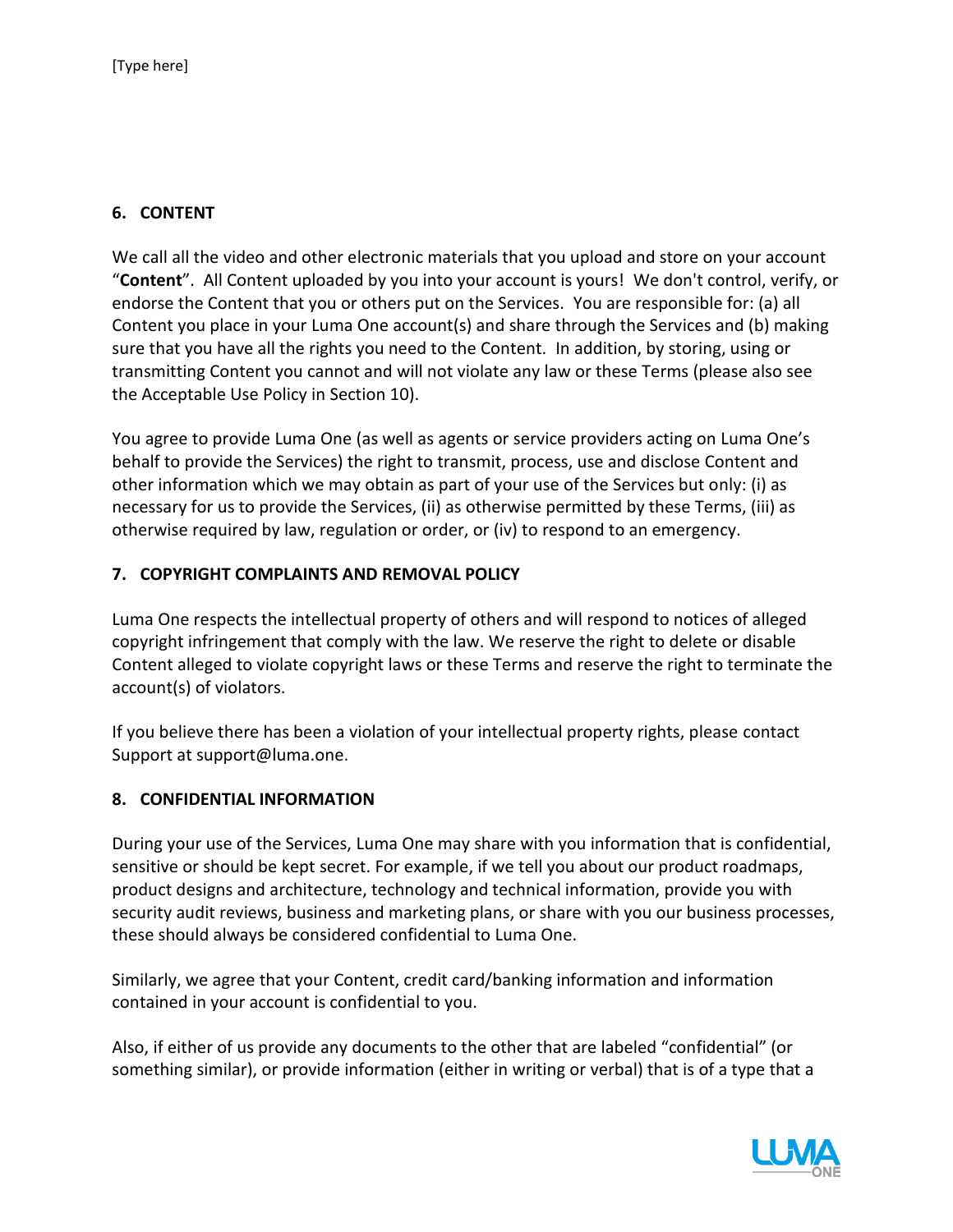reasonable person should understand to be confidential such information is to be treated as confidential information.

However, if you tell us information that: (a) we already know at the time you tell us; (b) was told to us by a third party who had the right to tell us; (c) is generally available to the public; or (d) was independently developed by us without using any of your confidential information, then that information will not be considered confidential. The same goes for information that we tell you that falls into any of these categories.

Lastly, we both agree that: (i) we will treat each other's information with the same degree of care that we treat our own confidential information; (ii) will use each other's confidential information only in connection with these Terms and the Services; (iii) only share the information with others who have a need to know and who have agreed in writing to treat it as confidential (as we've outlined in this section); and (iv) not share the information with any third party except as allowed in these Terms or through the Services. Of course, confidential information will always remain the property of its owner.

# **9. CONTENT STORAGE**

The Services are provided from the United States, Singapore and the European Union. You must specify where your services are to be provided from. By using and accessing the Services, unless otherwise specified, you understand and agree to the storage of Content and any other personal information in the United States or Singapore or the European Union as specified. However, you understand that you (or other people that you collaborate with) can access the Services (including Content) from outside of the United States (subject to applicable law) and that nothing prohibits the processing of other information outside of the United States. Luma One does offer its Platform outside of the United States, Singapore and the European Union and those Platform are subject to the Luma One Zone specific terms in Section 25.

## **10. ACCEPTABLE USE POLICY**

You agree you will not, nor will you encourage others or assists others, harm the Services or use the Services to harm others. For example, you must not use the Services to harm, threaten, or harass another person, organization or Luma One and/or to build a similar service or website. You must not: (a) damage, disable, overburden, or impair the Service (or any network connected to the Services); (b) resell or redistribute the Services or any part of it; (c) use any unauthorized means to modify, reroute, or gain access to the Services or attempt to carry out these activities; (d) use any automated process or service (such as a bot, a spider, or periodic caching of information stored by Luma One) to access or use the Services; (e) use the Services beyond the features allocation and amounts provided in that Service or in violation of our fair use policy; (f) use the Services to violate any law of distribute malware or malicious Content; or (g) distribute, post, share information or Content you don't have the right to or is illegal.

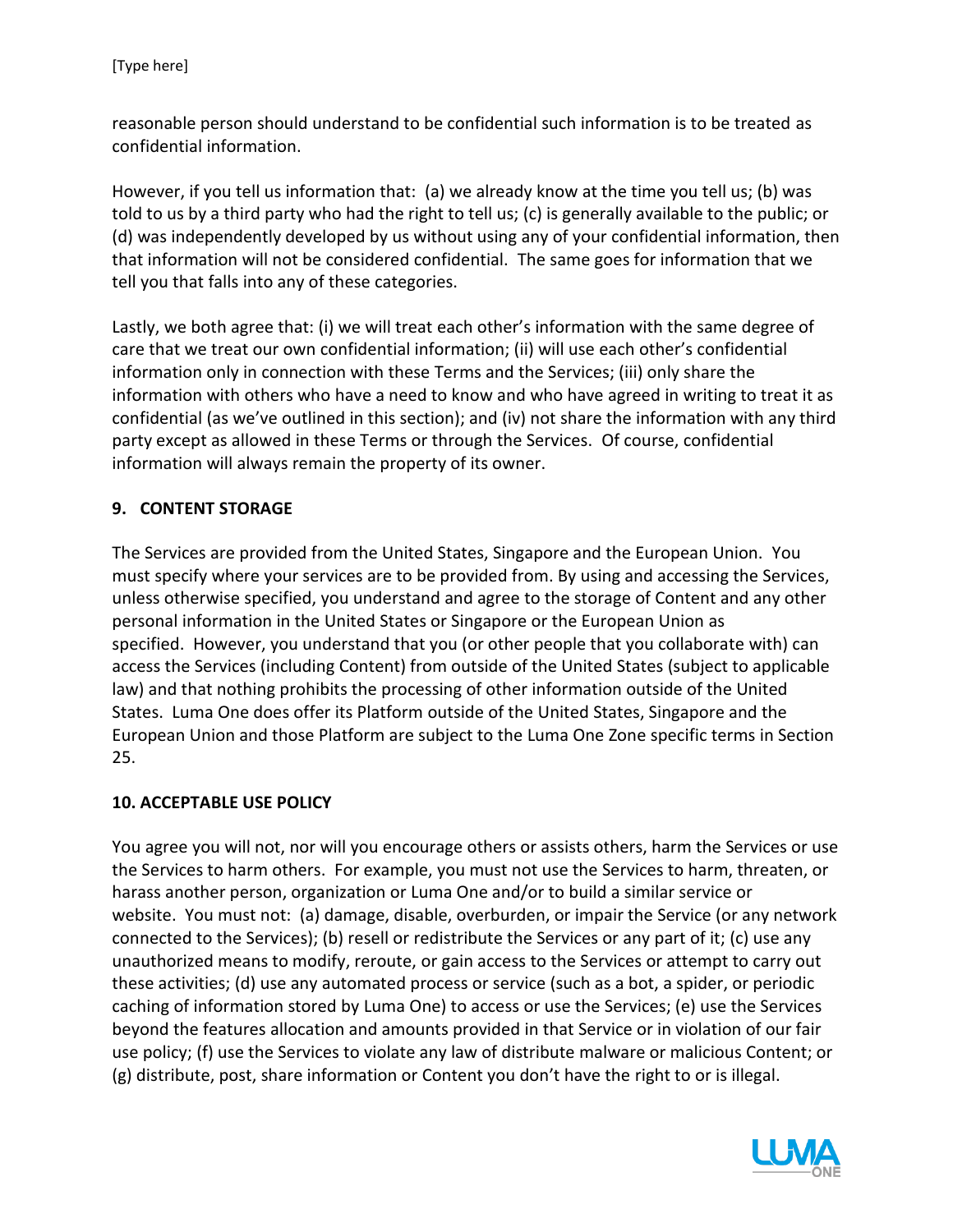As part of our efforts to protect the Service, protect our customers, or to stop you from breaching these Terms we retain the right to block or otherwise prevent delivery of any type of file, email or other communication to or from the Services.

We also reserve the right to deactivate, change and/or require you to change your Luma One user ID and any custom or vanity URLs, custom links, or vanity domains you may obtain through the Services.

#### **11. SUSPENSION AND TERMINATION OF THE SERVICE**

We reserve the right to suspend or terminate your access to the Service at any time in our sole discretion. You understand that if your account is suspended or terminated, you may no longer have access to the Content that is stored with the Services.

Upon termination you may request access to your Content, which we will make available, except in cases where we have terminated your account due to your violation of these Terms or the Acceptable Use Policy terms in Section 10. You must make such request within 30 days following termination otherwise, any Content you have stored with the Services may not be retrievable and we will have no obligation to maintain Content stored in your account after this 30-day period.

#### **12. UPDATES TO THE SERVICE**

We can make necessary deployments of changes, updates or enhancements to the Services at any time. We may also add or remove functionalities or features, or we may suspend or stop the Services altogether.

#### **13. THIRD PARTY SERVICES**

Luma One may make available to you optional third-party applications, services or Platform, for use in connection with the Services ("**Third-Party Platform**"). These Third-Party Platform are not necessary for the use of the Services and your use (and any exchange of any information, license, payments etc., are between you and the third party provider) is solely between you and the applicable third party provider. Luma One makes no warranties of any kind and assumes no liability of any kind for your use of such Third-Party Platform.

If you have any questions or concerns regarding the Third-Party Platform, then please contact the applicable third party provider.

#### **14. LUMA ONE PROPRIETARY RIGHTS**

All contents of the Site and Services including but not limited to logo, design, text, software, technical drawings, configurations, graphics, other files, and their selection and arrangement

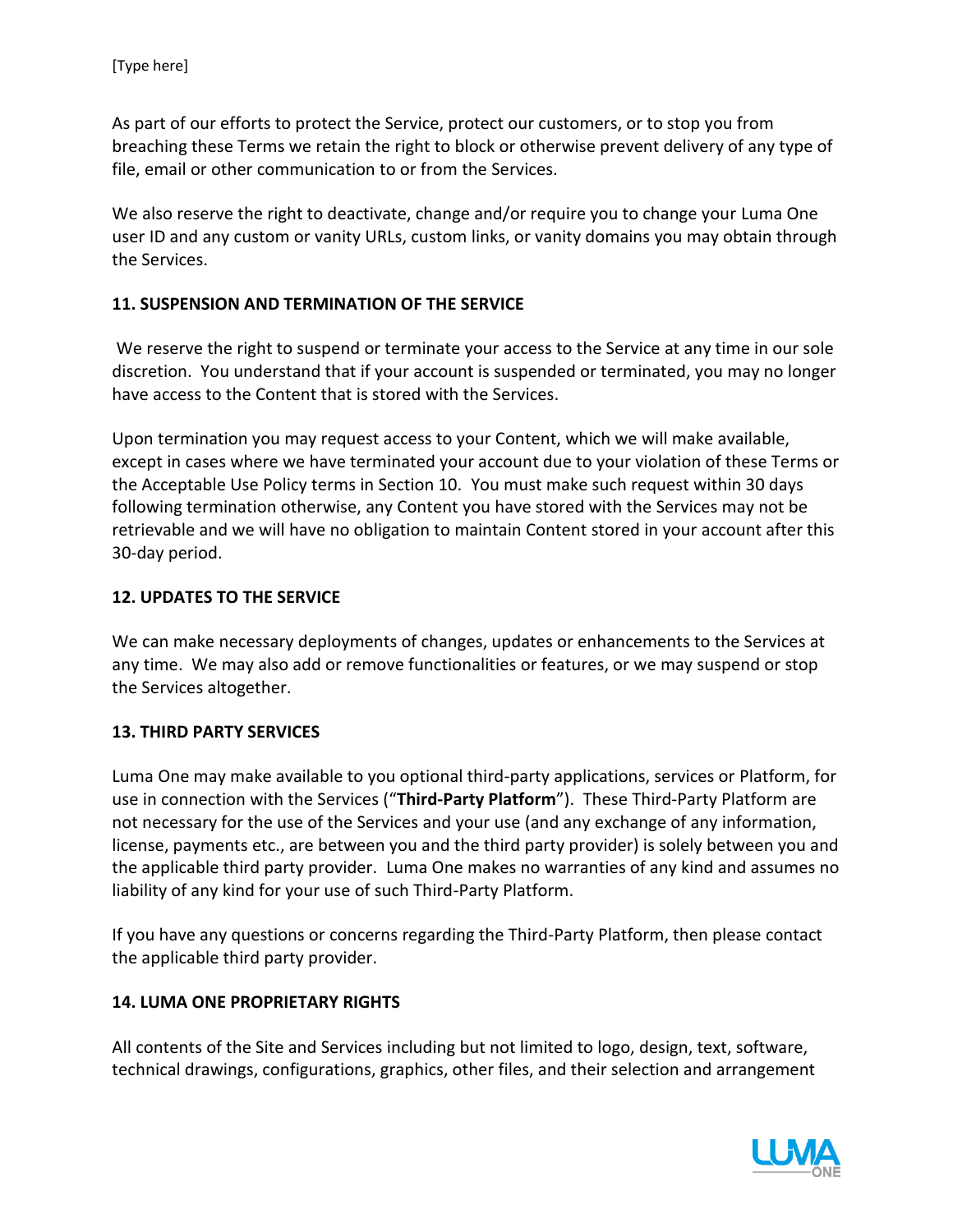and Luma One Confidential Information belong to Luma One, and/or its suppliers, affiliates, or licensors.

Luma One or its licensors own and reserve all right, title and interest in and to the Services and all hardware, software and other items used to provide the Services, other than the rights we expressly grant to you to use the Services and Luma One Confidential Information. No title to or ownership of any proprietary rights related to the Services or Luma One Confidential Information is transferred to you pursuant to these Terms.

If you provide comments, suggestions and recommendations to Luma One about a Service (e.g., modifications, enhancements, improvements) (collectively, "**Feedback**"), you are automatically assigning this Feedback to Luma One.

# **15. NO WARRANTY OR CONDITIONS**

TO THE EXTENT NOT PROHIBITED BY LAW, LUMA ONE AND ITS AFFILIATES (AND ASSOCIATED SERVICE PROVIDERS) (A) PROVIDE THE SERVICES "AS IS", "WITH ALL FAULTS" AND "AS AVAILABLE", (B) MAKE NO REPRESENTATIONS OR WARRANTIES OR CONDITIONS WHETHER EXPRESS OR IMPLIED (E.G. WARRANTY OF MERCHANTABILITY, SATISFACTORY QUALITY, FITNESS FOR A PARTICULAR PURPOSE, OR NON-INFRINGEMENT), AND (C) DO NOT GUARANTEE THAT THE SERVICES WILL BE UNINTERRUPTED, ERROR-FREE OR FREE OF HARMFUL COMPONENTS, THAT THE CONTENT WILL BE SECURE OR NOT OTHERWISE LOST OR DAMAGED.

IF YOU ARE DISSATISFIED WITH ANY PORTION OF THE SERVICE OR WITH THESE TERMS OF SERVICE, YOUR SOLE AND EXCLUSIVE REMEDY IS TO DISCONTINUE USE OF THE SERVICES.

## **16. INDEMNIFICATION**

To the extent not prohibited by law, you will defend Luma One against any cost, loss, damage, or other liability arising from any third party demand or claim that any Content or information provided by you, or your use of the Services: (a) infringes a registered patent, trademark, or copyright of a third party, or misappropriates a trade secret (to the extent that such misappropriation is not the result of Luma One's actions); or (b) violates applicable law or these Terms. Luma One will reasonably notify you of any such claim or demand that is subject to your indemnification obligation.

## **17. LIMITATION OF LIABILITY**

TO THE EXTENT NOT PROHIBITED BY LAW, IN NO EVENT WILL LUMA ONE, ITS AFFILIATES, RESELLERS, OFFICERS, EMPLOYEES, AGENTS, SUPPLIERS OR LICENSORS BE LIABLE FOR: ANY INDIRECT, INCIDENTAL, SPECIAL, PUNITIVE, COVER OR CONSEQUENTIAL DAMAGES (INCLUDING, WITHOUT LIMITATION, DAMAGES FOR LOST PROFITS, REVENUE, GOODWILL, USE OR CONTENT) HOWEVER CAUSED, UNDER ANY THEORY OF LIABILITY, INCLUDING, WITHOUT

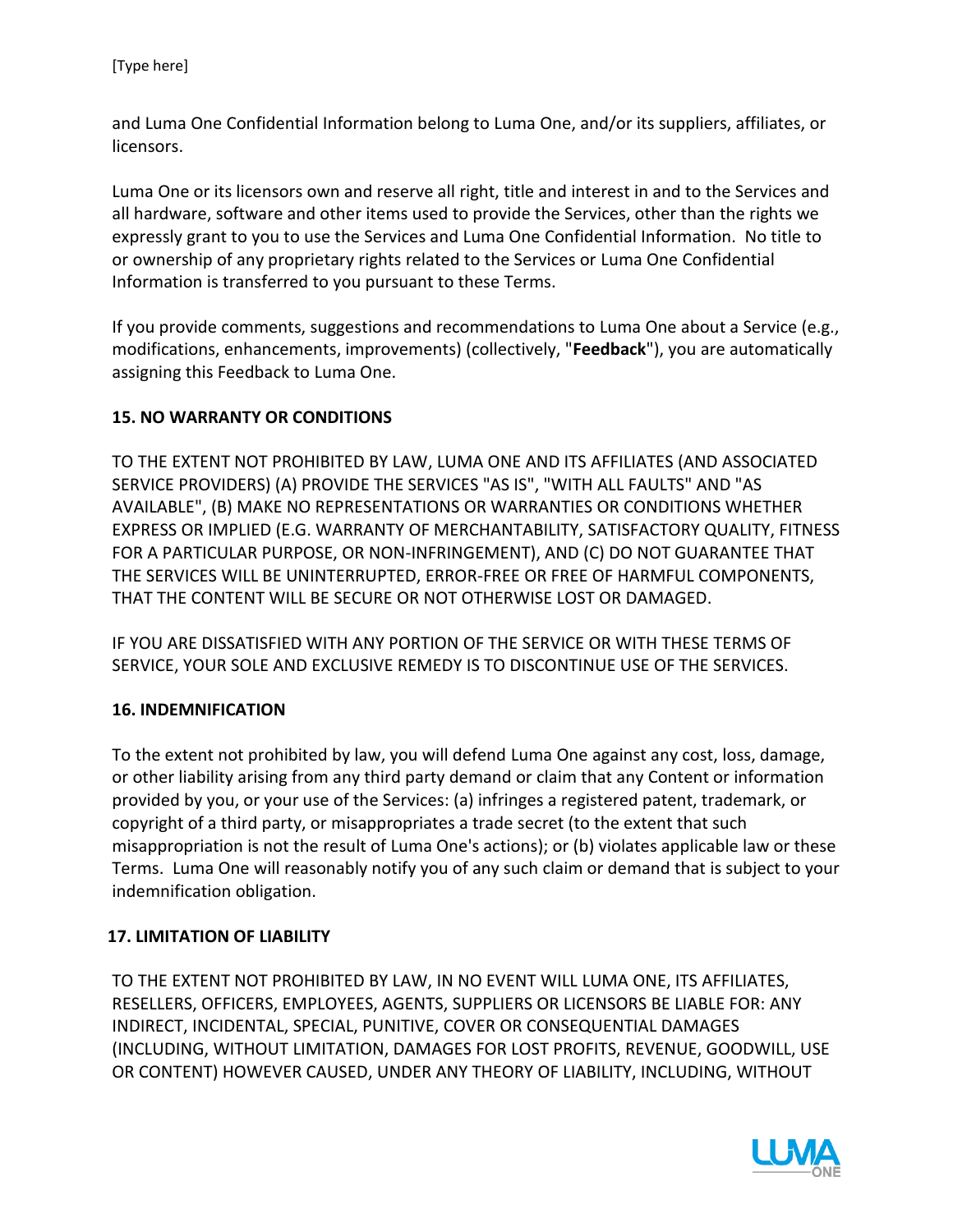LIMITATION, CONTRACT, TORT, WARRANTY, NEGLIGENCE OR OTHERWISE, EVEN IF LUMA ONE HAS BEEN ADVISED AS TO THE POSSIBILITY OF SUCH DAMAGES.

THE AGGREGATE LIABILITY OF LUMA ONE AND ITS AFFILIATES, OFFICERS, RESELLERS, EMPLOYEES, AGENTS, SUPPLIERS OR LICENSORS, RELATING TO THE SERVICES WILL BE LIMITED TO THE GREATER OF: (A) ONE AND A HALF (1.5) TIMES THE MOST RECENT MONTHLY OR YEARLY FEE THAT YOU PAID FOR THAT SERVICE; OR (B) ONE HUNDRED DOLLARS (\$100 U.S.D.). THE LIMITATIONS AND EXCLUSIONS ALSO APPLY IF THIS REMEDY DOES NOT FULLY COMPENSATE YOU FOR ANY LOSSES OR FAILS OF ITS ESSENTIAL PURPOSE.

SOME JURISDICTIONS DO NOT ALLOW THE LIMITATION OF INCIDENTAL, CONSEQUENTIAL OR OTHER DAMAGES. IN SUCH AN EVENT, THIS LIMITATION WILL NOT APPLY TO YOU TO THE EXTENT PROHIBITED BY LAW.

## **18. DISPUTE RESOLUTION AND GOVERNING LAW**

You must comply with all domestic and international export laws and regulations that apply to your use of the Services, such as software. These laws include restrictions on destinations, end users, and end use.

You agree that the Terms, and your relationship with Luma One will be governed by the laws of the Province of Ontario. regardless of conflict of laws principles. We both agree that the United Nations Convention on Contracts for the International Sale of Goods and the Uniform Computer Information Transactions Act does not apply to these Terms. We both agree that all of these claims can only be litigated in courts in Ottawa, Ontario and we each agree to personal jurisdiction in those courts. However, you agree that Luma One can apply for injunctive remedies in any jurisdiction.

## **19. FEES**

Luma One offers both free and paid Services. If you choose to subscribe to a paid Service, you agree to pay the fees ("**Fees**") as quoted to you when you purchase that Service. We may calculate taxes payable by you based on the billing information that you provide us at the time of purchase. You are responsible for all charges related to using the purchased Service (for example, data charges and currency exchange settlements). You will pay the Fees in the currency Luma One quoted at the time of purchase. Luma One reserves the right to change the eligible currencies at any time.

Luma One reserves the right to change its prices at any time, however, if we have offered a specific duration and Fee for your use of the Service, we agree that the Fee will remain in force for that duration. After the offer period ends, your use of the Service will be charged at the then-current Fee(s). If you don't agree to these changes, you must stop using the Service and cancel via email to support@luma.one (with cancellation confirmation from a Luma One

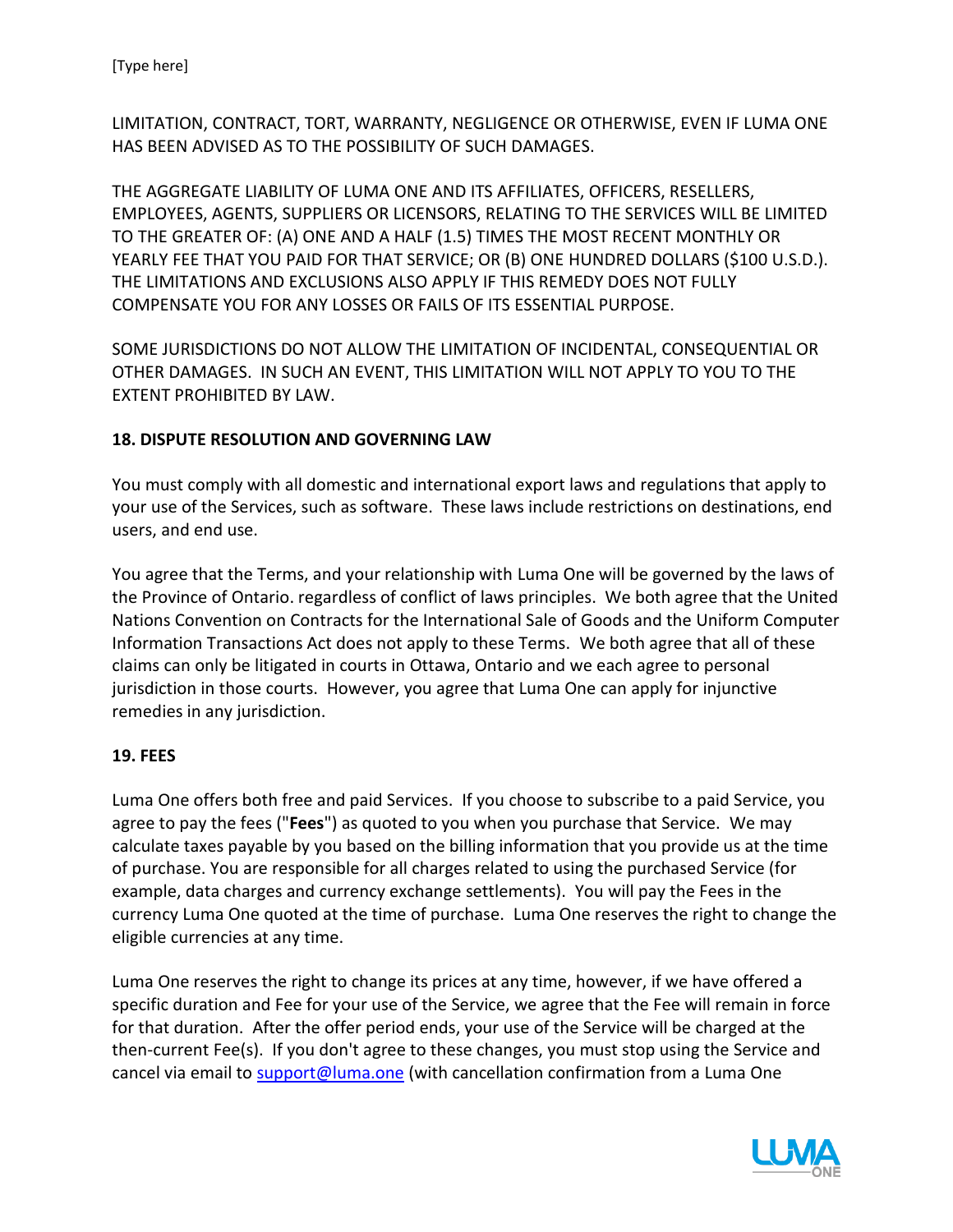representative). If you cancel, your Service ends at the end of your current Service period or payment period, and no refunds for previously paid services will be issued.

If you do not cancel in accordance with these Terms, the subscription for the Service will automatically renew at the then-current price and for the same subscription period. We will charge your credit card on file with us on the first day of the renewal of the subscription period.

## **20. BILLING/PAYMENT**

If you select a paid Service, you must provide us with current, complete, accurate and authorized payment method information (e.g. credit card information). You authorize us to charge your provided payment method for the Services you have selected and for any paid feature(s) that you choose. We may bill: (a) in advance; (b) at the time of purchase; (c) shortly after purchase; or (d) if you have elected a subscription service, on a recurring basis. To the extent Luma One has not received your payment, in order to bring your account up to date, we may bill you simultaneously for both past due and current amounts. If you do not cancel your account, we may automatically renew your Service(s) and charge you for any renewal term. You understand that failure to pay any charges or fees may result in the suspension or cancellation of your Services.

#### **21. SUBSCRIPTION PERIOD**

You may elect one of the following subscription plans and billing options (please note that there might be only one of these options available depending on the Service purchased):

A monthly subscription plan ("**Monthly Subscription Plan**"). The subscription period for the Monthly Subscription Plan will be for one month and will automatically renew unless you cancel your Monthly Subscription Plan at least thirty business days prior to the renewal date. You will be billed on or about the same day each month until such time that you cancel.

An annual subscription plan ("**Annual Subscription Plan**"). The subscription period for the Annual Subscription Plan will be for one year and will automatically renew each year on the anniversary unless you cancel at least thirty business days prior to your renewal date. You will be billed annually on or about the same day each year until such time that you cancel. Note that under the Annual Subscription Plan you will not be permitted to cancel, or downgrade the Luma One Service you have selected until the anniversary date. **Be aware that you are committing to a one-year plan; if you are not certain, we recommend choosing the Monthly Subscription Plan.** 

If you select the Monthly Subscription Plan, you can switch to the Annual Subscription Plan at any time. If you select the Annual Subscription Plan, you may not change to the Monthly Subscription Plan until the end of the one-year term of your Annual Subscription Plan.

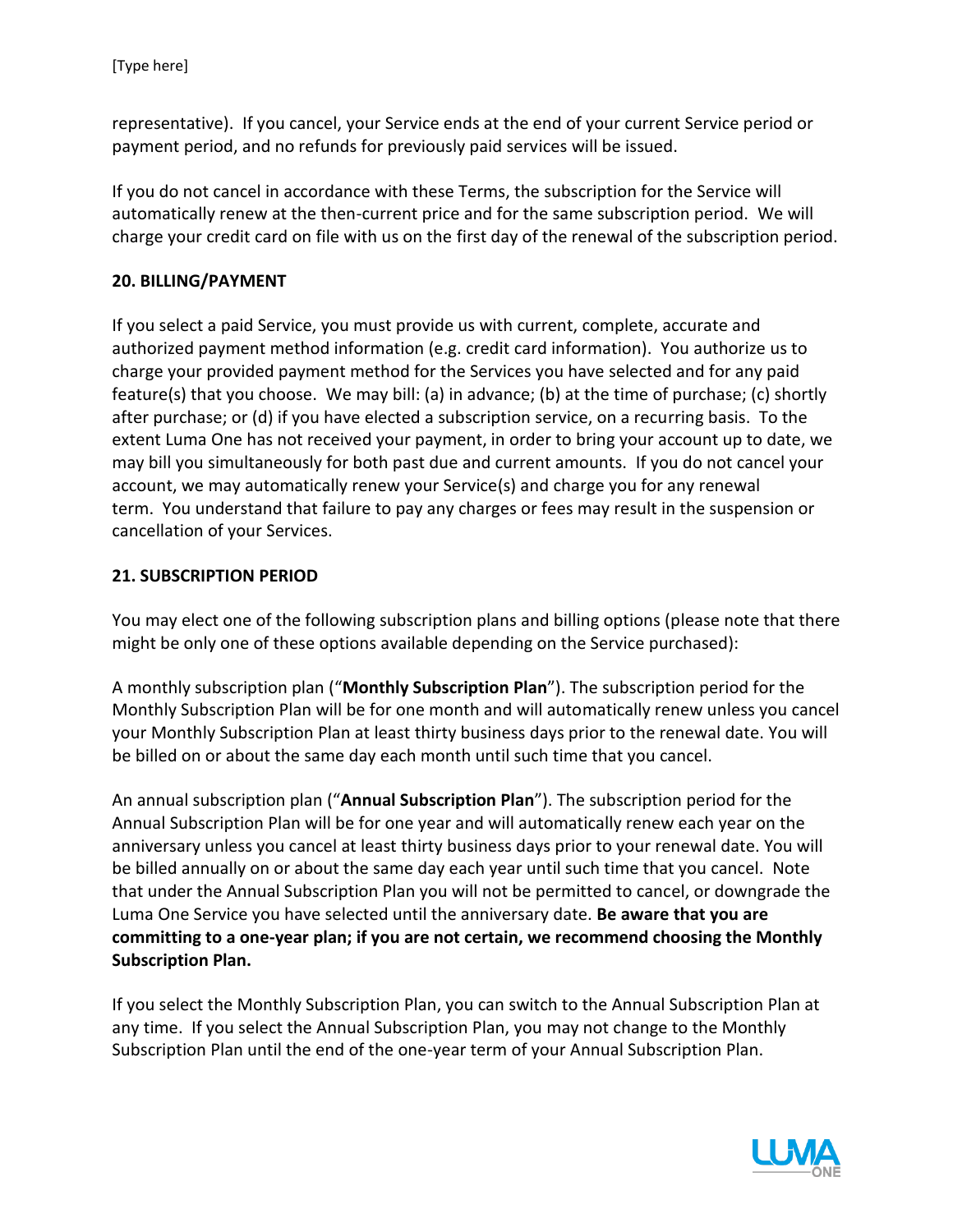## **21. LUMA ONE SUBSCRIPTION SPECIFIC TERMS**

If you are purchasing a Luma One subscription plan, the following additional terms apply to you:

You: (a) will only receive the features and functionality that are included in the specific subscription plan that you have purchased, (b) are responsible for setting your configurations of the Luma One Service, and (c) are responsible for managing any of your devices and/or any systems that you use to access the Luma One Service.

#### **22. LUMA ONE PLATFORMSPECIFIC TERMS**

If you are purchasing any of the Platform, the following additional terms apply to you:

**"API"** is the application-programming interface used by you to access functionality provided by Luma One. **"Content"** means the same specified in Section 6, but includes Content uploaded by Platform Users.

**"Monthly Platform Bandwidth Consumption"** is the Platform Bandwidth consumed on a monthly calendar basis by or on behalf of: (a) a User; or (c) a Platform Service Account, not to exceed your allotted amount.

**"Platform Application**" is an application used by or on behalf of you that uses the API for the purposes of access to the Service.

**"Platform Application User"** is a user with a unique identifier that is created and provisioned by you and such user's access to Content in the Service is governed through the Platform Application.

**"Platform Bandwidth"** is the flow of data to or from the Service as a result of the Platform Application, measured in gigabytes (GB), not to exceed your allotted amount.

**"Platform Product(s)"** is the Luma One API(s) that provide programmatic access to the Service from a Platform Application, and any additional Platform Product features and functionalities. The Platform include certain features that permit a Service Account/User/Platform Application User to view, annotate, and comment on Content, take assessments, surveys and polls ("**View**") if set forth in your order. Luma One's APIs, tools and services made available for development of a Platform Application with respect to the APIs are also Platform Product(s).

**"Platform Service Account"** is a non-Luma One software application with a unique identifier that is created and provisioned by you and your access to Content in the Service is governed through the Platform Application.

"**Platform Storage"** is the total amount of Content, measured in gigabytes (unless otherwise specified), stored by or on behalf of all Platform Application Users, Platform Service Accounts and any other users of Platform, not to exceed your allotted amount.

**"Platform Use Limit(s)**" is the amount as specified and allocated to you for: (i) Monthly Platform Bandwidth, Monthly Platform API Calls, Platform Storage and number of Monthly Active Users; and (ii) any other applicable usage limits or restrictions.

**"User(s)"** is any person who is permitted by you to access, store, retrieve or manage Content in any account.

You receive the features and functionality that are provided in the specific Platform Product(s) that you have registered or purchased. You agree to only incorporate the API into the Platform Applications for the sole purpose of accessing certain functionality subscribed to by you, solely

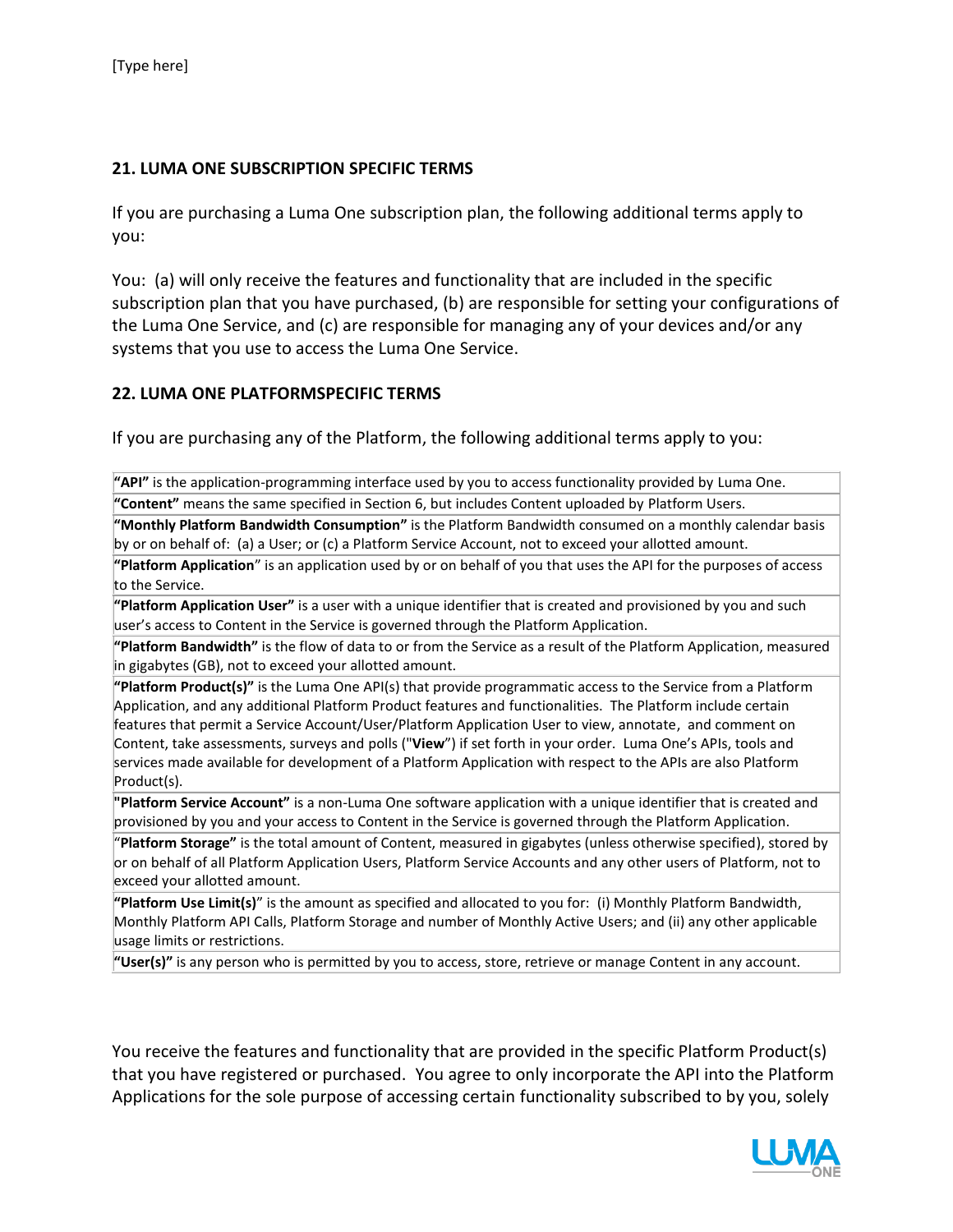through the API and associated tools and services. You will ensure that your usage of the Platform is at all times in conformance with the Platform Use Limits, these Terms and applicable law.

If you exceed the Platform Use Limits, additional fees will be due and/or reasonable restrictions may be placed on your account until any such excess usage is adequately eliminated by you.

You may not co-brand any Platform or use any Luma One trademarks, logos, or other Luma One marks to promote and market the Platform without Luma One's prior written consent.

You will not, and will make sure that the Platform Application does not and you will not permit use of the Platform Application: (a) to violate these Terms; (b) to perform hidden activities without Platform Application User consent (such as downloading components or other software); (c) that may alter a Platform Application User's system without permission from the Platform Application User; (d) impersonate, or misrepresent an affiliation with, any person or entity; (e) use in any manner not authorized by a Platform Application User; except as otherwise authorized by a Platform Application User with respect to such Platform Application User's Content; (f) mine or analyze any Content transmitted to, retrieved from or stored in the Platform Platform/the Service (including, but not limited to, through spiders, robots, crawlers, data mining tools, scrapers, or other automated means, or services employing any such means); (g) circumvent any security measures or content filtering devices; (h) use or affect the Platform in any manner that could damage, disable, overburden or impair the Platform(including, but not limited to, flooding the Platform with an excessive amount of data or content); or (i) permit use in connection with any purposes or intended application which involves risks or dangers that could lead to death, serious bodily injury, severe physical or property damage, or use for purposes that otherwise require significant safety precautions (e.g. uses of the Platform in connection with operation of emergency services, air traffic control, mass transport systems, or nuclear facilities).

## **23. LUMA ONE ZONES SPECIFIC TERMS**

If you are purchasing the Luma One Platform that enables the storing of Content in specific Location(s) and by specific Service Provider(s) ("**Luma One Zones**"), the following additional terms in this Section apply to you.

Subject to the terms in this Section and a purchase of a Luma One Zones account for each user, Luma One agrees to store your Content in the specific geographic location(s) named at the time of purchase ("**Location(s)")** and with the entities providing the geographic storage of Content as named at the time of purchase ("**Service Provider(s)**").

You understand and agree that: (a) by utilizing Luma One Zones, the terms of this Section 25 supersede and replace any and all provisions in these Terms regarding the location of Content storage and related controls (but only those terms); (b) the applicable Service is provided from the United States and that for Luma One Zones, while the Content will be stored and may be

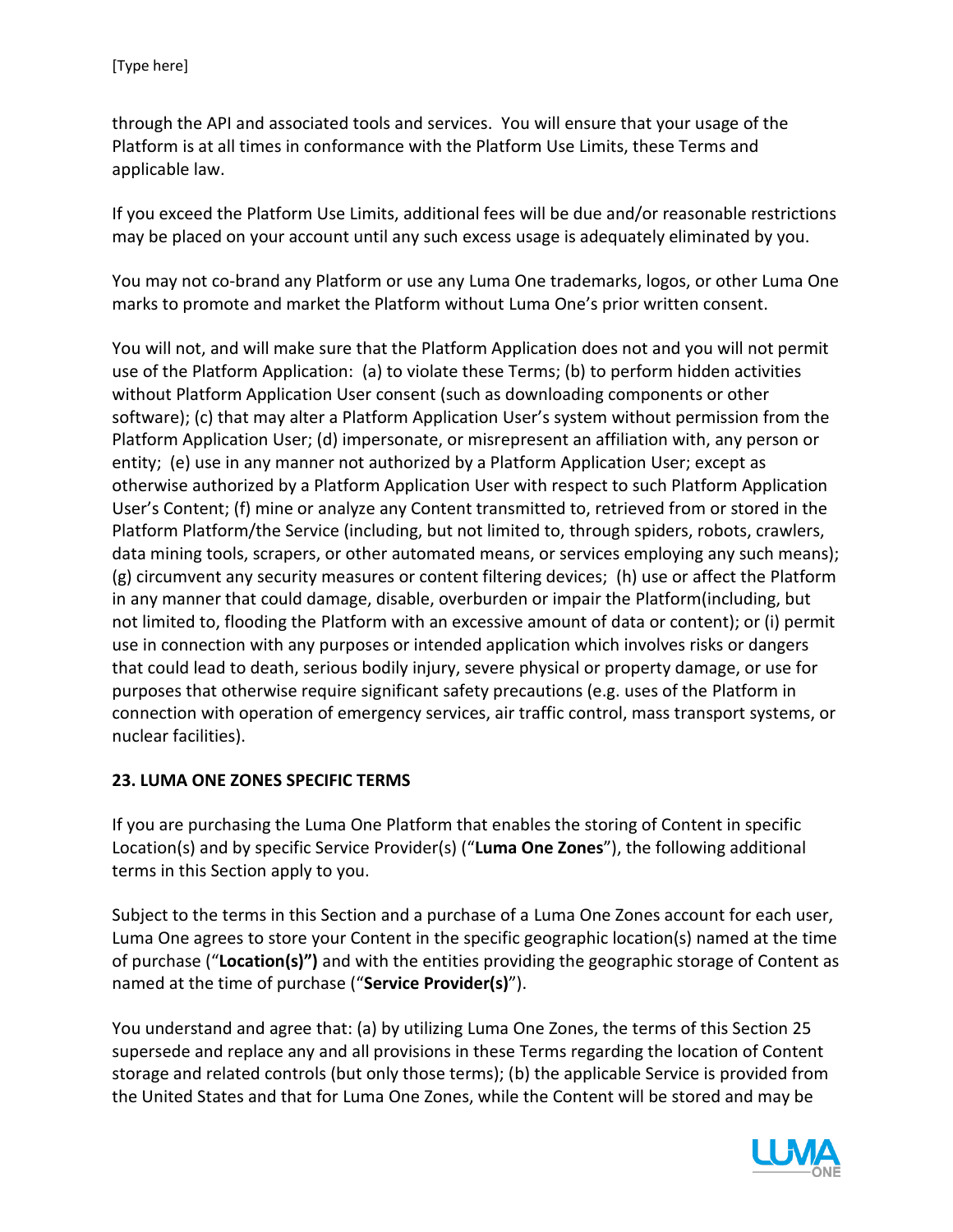partially processed in the Location(s), (c) it is only the Content generated after your purchase and provisioning of Luma One Zones that will be stored in the Location(s) selected at the time of purchase; (d) certifications of Service Provider(s) may vary based on selected Service Provider(s) and Location(s); and (e) it is your responsibility to configure and properly utilize the applicable Service and Luma One Zones to address your obligations related to data types and data residency obligations.

In order to maintain Luma One's obligations to you for the provision of Luma One Zones, you acknowledge and agree that Luma One may change the Service Provider(s) at any time during your Subscription Plan. Luma One agrees to provide you with at least thirty (30) days prior written notice of such change in Service Provider prior to implementation unless such change is necessary to prevent imminent harm to you, Luma One, or the Services, in which case Luma One will notify you as soon as reasonably practicable thereafter.

## **25. TRAINING OR CONSULTING SERVICES**

**25. 1 Consulting Services.** In the event you order any professional, educational, operational or technical services (collectively, "**Consulting Services**), the nature, details and duration of the Consulting Services will further described in the datasheet or statement of work which is referenced.

**25. 2 Deliverables and Luma One Tools.** Luma One will own and retains all rights, title and interest in and to the any training materials or other tangible materials provided to you as part of the Consulting Services (each, a "**Deliverable**") (excluding any of your Confidential Information), and related intellectual property rights. Subject to these Terms, Luma One grants you a royalty free, limited, non-exclusive, non-transferable and terminable license to use the Deliverables solely for your authorized use of the Luma One Service during your subscription term. Nothing herein shall be construed to assign or transfer any intellectual property rights in the proprietary tools, libraries, know-how, techniques and expertise ("**Luma One Tools**") used by Luma One to develop the Deliverables and to the extent such Luma One Tools are delivered with or as part of the Deliverables, they are licensed, not assigned, to you on the same terms as the Deliverables.

**25.3 Consulting Services Warranty.** In regard to Consulting Services only, Luma One warrants that: (a) it and each of its employees, consultants and subcontractors, if any, have the necessary knowledge, skills, experience, qualifications, and resources to provide and perform the Consulting Services in accordance with the applicable datasheet or statement of work; and (b) the Consulting Services will be performed in a professional and workmanlike manner in accordance with industry standards and in accordance with the scope of services outlined in the applicable datasheet or statement of work. You acknowledge that Luma One's ability to successfully perform the Consulting Services is dependent upon your provision of timely information, access to resources, and participation as outlined in the applicable Consulting Services. If through no fault or delay of you the Consulting Services do not conform to the foregoing warranty, and you notify Luma One within seven (7) calendar days of Luma One's